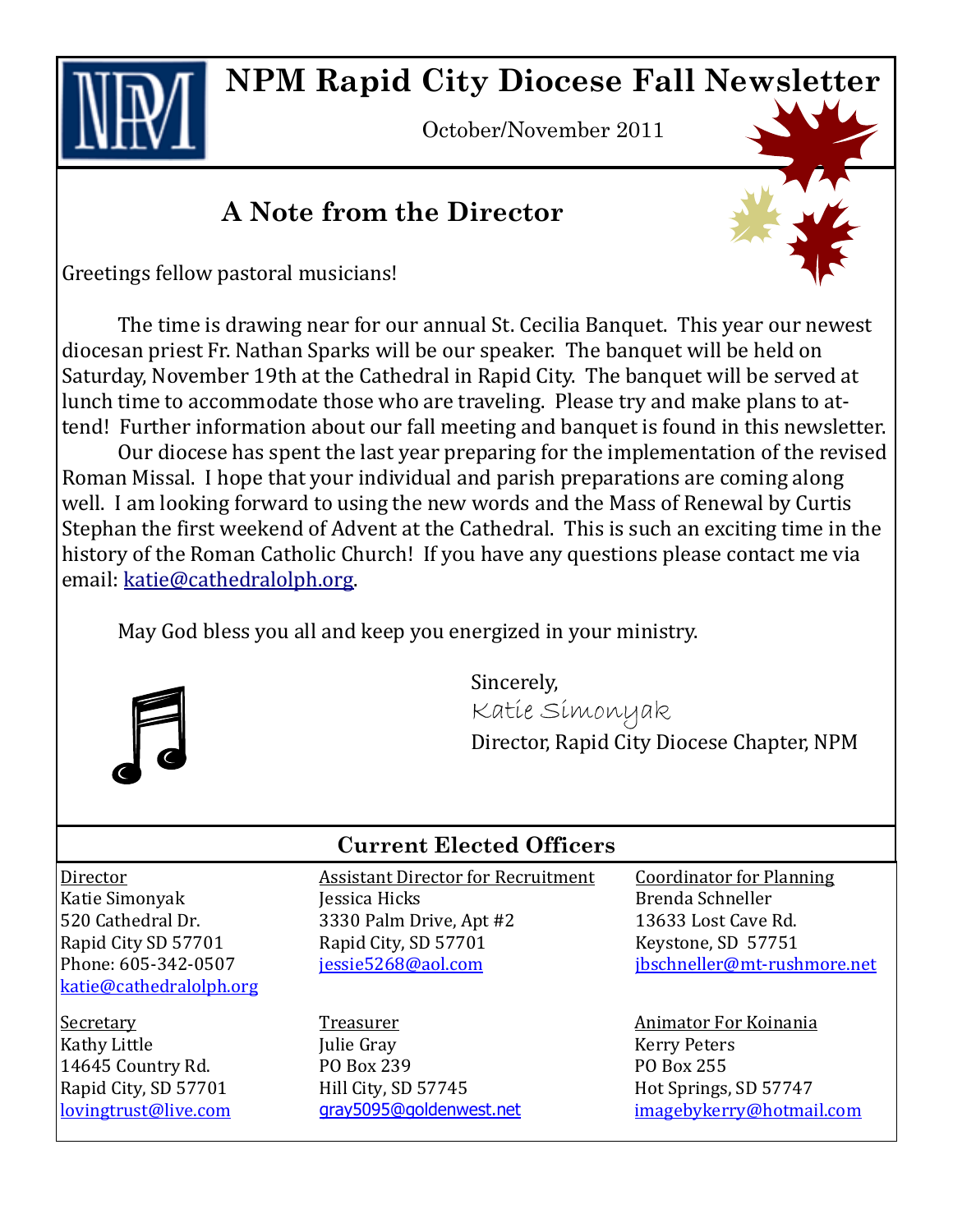

# **Join us for our Fall Musician Retreat & St. Cecilia Banquet!**

Saturday November 19th at the Cathedral of Our Lady of Perpetual Help Rapid City, SD

| To register:                                                                                                                        |                                                                 |
|-------------------------------------------------------------------------------------------------------------------------------------|-----------------------------------------------------------------|
| Send your name, address, phone<br>number, email address, parish<br>name, any food allergies and a<br>check* for \$15 per person to: | <b>Registration Information</b><br>Name:<br>Parish:<br>Address: |
| Julie Gray, NPM Treasurer<br>PO Box 239<br>Hill City, SD 57745                                                                      | Phone #:                                                        |
| <b>DEADLINE:</b> Monday, Nov. 14th                                                                                                  | Email:                                                          |
| Please make checks payable to<br><b>NPM Rapid City</b>                                                                              | Please list any food allergies:                                 |

*\*Non-Refundable*

Please cut out *Registration Information* and mail with your fee.

<u>\_\_\_\_\_\_\_\_\_\_\_\_\_\_\_</u>

We will be accepting nominees for the St. Cecilia Award, and the Peggy Langenfeld Memorial Award until Tuesday, November 1, 2011 We will also accept names for our 25, 40, and 50 year service awards until Tuesday, November 1, 2011.

See opposite page more details.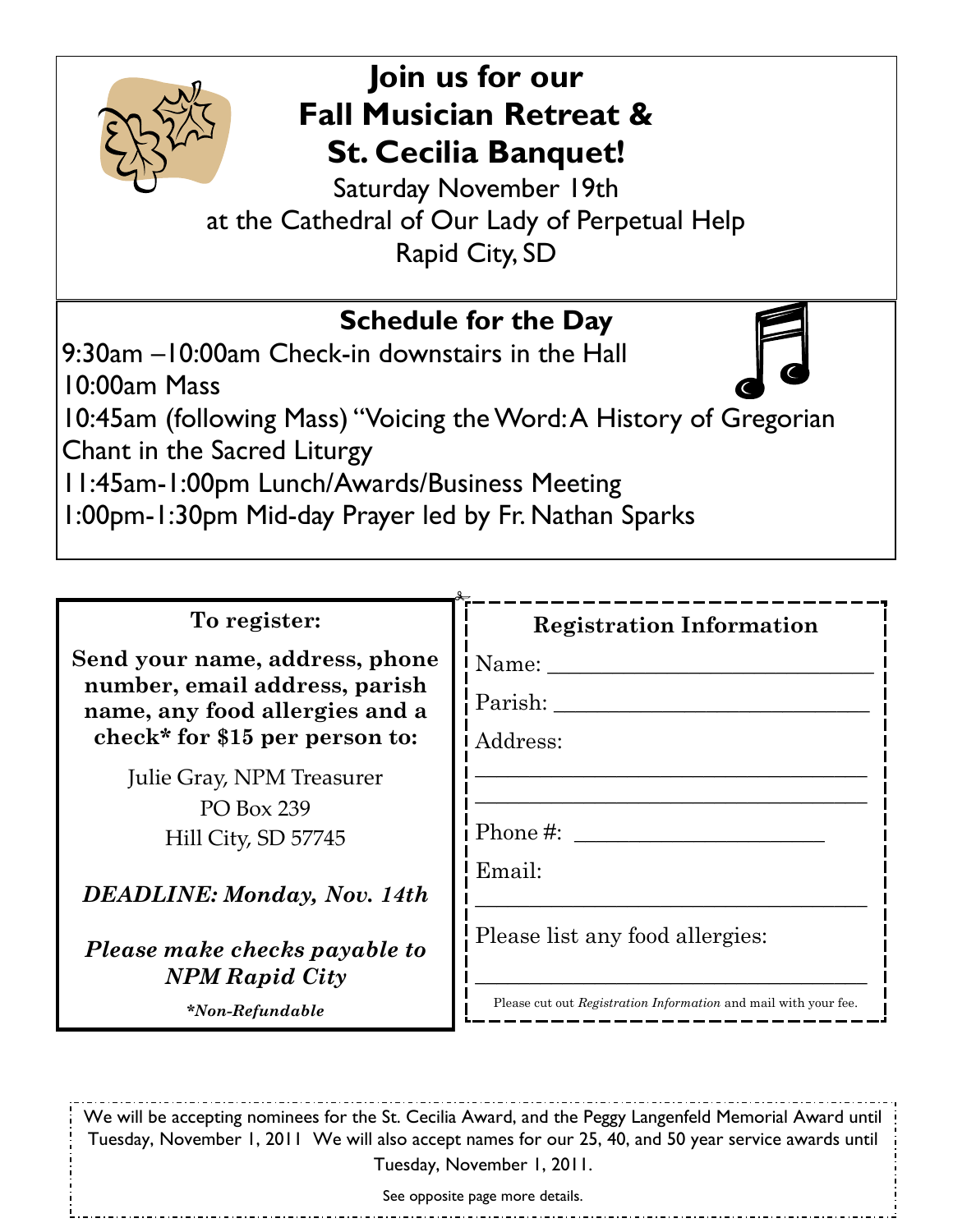### **St. Cecilia Award Nominations**

The St. Cecilia Award, named for the patroness of church music, recognizes one **lay person** *and* **one clergy member** for contributions to making the liturgy alive through music. Recipients will be announced at the annual NPM St. Cecilia Banquet November 19th.

Nominate the individuals (one clergy, one lay person) whose extraordinary contribution to the ministry of music brings the people of our church closer to Jesus Christ.

Give the name of the individual and a detailed explanation of why he or she deserves this award.

**Nominations MUST be received on or BEFORE November 1st, 2011**

#### **Mail nominations to:**

Kathy Little, NPM Secretary 14645 Country Rd. Rapid City, SD 57701 [lovingtrust@live.com](mailto:lovingtrust@live.com)

### **Peggy Langenfeld Award Nomination**

The award memorializes Peggy Langenfeld as an individual who dedicated her life to good music in church worship. She developed tremendous resources and provided support to parish musicians, clergy and other worship leaders in fostering the art of musical liturgy.

Nominations will be accepted until **November 1st, 2011** to honor an individual who has served and promoted the Rapid City Chapter of the National Organization of Pastoral Musicians (NPM) in an exceptional manner.

Give the name of the individual and a detailed explanation of why he or she deserves this award.

#### **Mail nominations to:**

Kathy Little, NPM Secretary 14645 Country Rd. Rapid City, SD 57701 [lovingtrust@live.com](mailto:lovingtrust@live.com)

## **Certificates of Years of Service to the Ministry of Music**

Have you, or someone you know been involved in Catholic Music Ministry for 25 (or more), 40 (or more), or 50 (and more) years?

### **Let us know ON OR BEFORE**

### **NOVEMBER 1st, 2011**

 You will be recognized for all your years of dedication to pastoral music, and receive a certificate at the annual St. Cecilia Banquet on November, 19th.

**Send or e-mail:** the name, address, phone number, email address, current parish, and years of service of certificate recipient to:

Jessica Hicks, Asst. Director of Recruitment 3330 Palm Drive, Apt #2 Rapid City, SD 57701 [Jessie5268@aol.com](mailto:imagebykerry@hotmail.com)

*Please note: No late entries for any of the certificates or nominations will be accepted.*